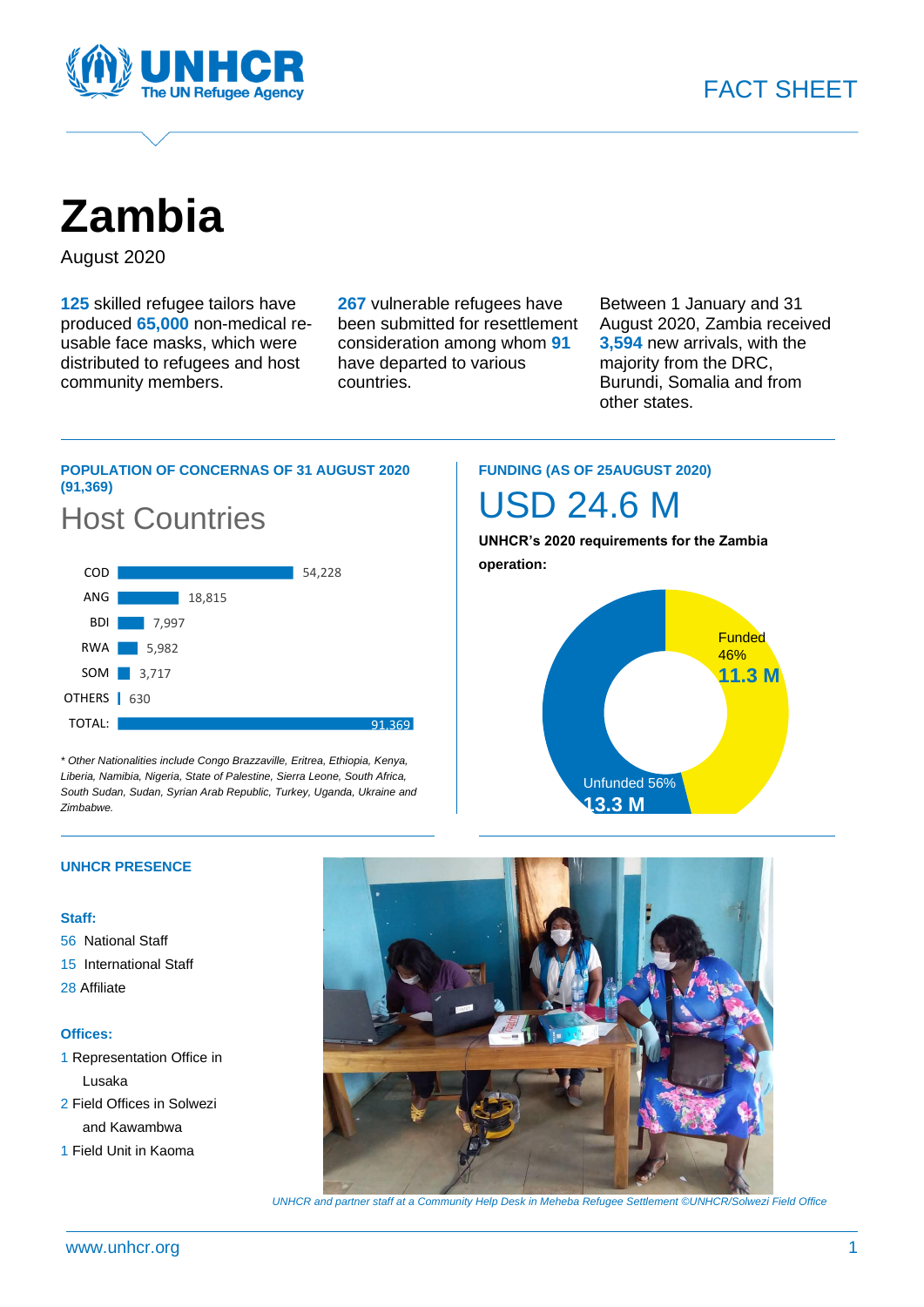

# Working with Partners

- UNHCR works closely with the Zambian Government within the Framework of the  $7<sup>th</sup>$  National Development Plan, participating in relevant structures such as the National Development Coordination Committee, Clusters and technical working groups at central level and in District Development Coordinating Committees and other relevant sectoral groups at district level in refugee hosting districts.
- UNHCR also works with the Office of the Commissioner for Refugees (COR), its counterpart in the Ministry of Home Affairs (MHA), and other key government line ministries including Ministries of General and Higher Education, Ministry of Agriculture, Ministry of Community Development and Social Services and Ministry of Health, among others, on thematic issues and in pursuit of refugee inclusion.
- Further, UNHCR collaborates with other UN agencies within the Delivering as One Framework under the Zambia-United Nations Sustainable Development Partnership Framework, participating in relevant results groups and thematic groups.
- The operation also has partnerships with international NGOs, such as Action Africa Help, Plan International, Caritas Czech Republic, CARE International and World Vision Zambia, with whom it collaborates in delivering various interventions.
- **•** The Operation is increasingly engaging and building partnerships with development organisations and cooperating partners with the view to ensuring their development programmes cover refugees, in line with the inclusion agenda.
- UNHCR is also building partnerships with the private sector aimed at ensuring refugee inclusion in strategic value chains, financial inclusion and improving livelihoods and self-reliance.
- **•** Within the context of the Comprehensive Refugee Response Framework, the operation has heightened its engagement with various partners.

# Main Activities

# **Protection**

- UNHCR's protection priorities in 2020 include supporting the Government of the Republic of Zambia (GRZ), through COR with registration of asylum seekers and conducting Residency Status Determination (RSD) interviews. To this end, UNHCR procured 10 laptops that enabled legal advisors to conduct outdoor interviews to enable social distancing and adhere to COVID-19 prevention measures. Between 1 January and 31 August 2020, Zambia has received a total of 3,594 new arrivals, with the majority from the DRC, Burundi, Somalia, while rest are from other states.
- UNHCR is providing technical and legal expertise in drafting the National Refugee Policy.
- With regard to Sexual and Gender-Based Violence (SGBV), UNHCR, in collaboration with Government and partners, has developed referral service pathways in Lusaka and Mantapala Settlement. Additionally, staff across all refugee settlements have been trained in awareness-raising, including on COVID-19, to enable continuity of identifying and monitoring cases of SGBV and COVID-19. SGBV/PSEA message cards in various languages have been distributed in Meheba and Mayukwayukwa settlements in order to amplify information dissemination. A Zero Tolerance Village Alliance SGBV Model – which is a community-based protection model with emphasis on communities taking the lead in SGBV prevention and claiming their rights - has been rolled out in the settlements.
- Detention Monitoring is another key activity, with weekly follow-up to identify people of concern (PoCs) in detention centres. So far, a few incarcerated immigrants were found with cases worth RSD consideration in the northern regions of Zambia and referred to COR for status determination.
- Under Child Protection, UNHCR is implementing ISIBINDI, a Child Protection community-based model in all the refugee settlements. Also promoting gender equality is a reality across the refugee committees in the settlements, with 50 per cent representation of women.

# **Education**

■ The government, through the Ministry of General Education (MoGE), manages the schools in the three settlements. MoGE has integrated the settlement schools into the national education systems and deployed teachers to the schools who are on Government payroll. In addition, MoGE is focused on building the capacity and mentoring volunteer refugee teachers. The key priorities for education in 2020 are: improving education infrastructure, materials and services, expand refugee access to secondary and tertiary education including skills development and support teacher development and capacity building. establishing a robust and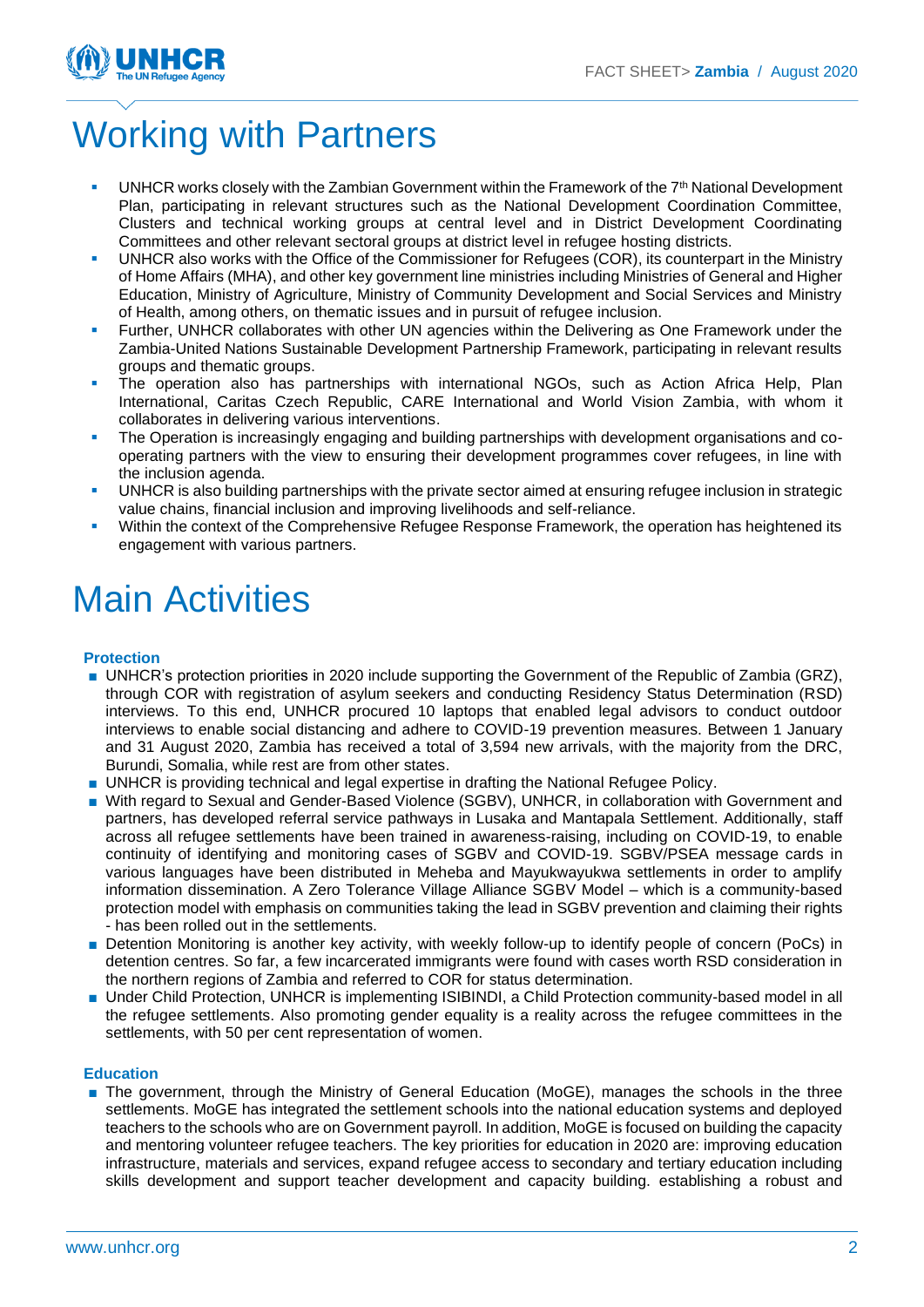

comprehensive data base on refugee education that is integrated with the national system and to build and strengthen partnerships in Zambia's education sector. In the three settlements combined, there were 1,490 pupils enrolled in Early Childhood Education (ECE), 9,715 in primary and 4,631 in secondary. Lusaka had 1,512 pupils in primary and 1,024 students in Secondary. 46 students are in tertiary education in various institutions under the DAFI sponsorship. With the emergence of the COVID-19 pandemic, UNHCR is also focusing on enhancing the capacity of the schools in refugee settlements to provide catch-up and remote learning while improving their ability to adhere to COVID-19 safety measures articulated by the Ministries of Health and Education.

### **Health**

- In line with Zambia's National Heath Strategic Plan (2017 2021), UNHCR aims to ensure that all refugees and other PoCs in Zambia can fulfil their rights in accessing life-saving and essential health care, HIV prevention, protection and treatment, reproductive health services, food security and nutrition, and water, sanitation and hygiene services.
- UNHCR's Public Health Objectives currently centre around two broad areas: COVID 19 Pandemic response and Continuity of Essential Health Services.
	- Regarding COVID-19, UNHCR and partners are working to support over 91,000 PoCs to help prevent and stop the spread of the virus. Measures already under way include the procurement of medical supplies and personal protective equipment (PPEs), establishing shelter and other quarantine arrangements, upgrading water, sanitation and hygiene (WASH) and health services; emergency shelter and communications with communities.
	- In line with the Global Compact for Refugees (GCR), UNHCR, other UN agencies and I-NGOs are supporting the government efforts in availing equitable and quality services to over 91,000 PoCs and their immediate hosts, through 11 health facilities in proximity to the 3 refugee settlements. UNHCR's focus is to maintain access to primary health, immunization, sexual and reproductive health, HIV, tuberculosis, mental health, acute malnutrition, infant and young child feeding services.

#### **Food Security and Nutrition**

- WFP rolled-out its cash-based transfer (CBT) programme in May 2020 targeting 1,518 refugees (316 households) out of the planned total of 10,000 refugees in Mantapala settlement. In July, 5,025 refugees were added to the list bringing the total to 6,543. The rest of the refugees in Mantapala settlement are receiving direct food support.
- Eligible refugees, such as new arrivals and some vulnerable refugees in the two older settlements (Meheba and Mayukwayukwa) are receiving UNHCR cash-based-intervention (CBI).

#### **Water and Sanitation**

■ UNHCR continues to mobilise agencies to assist the Government to provide adequate water, sanitation and hygiene services to refugees in the three settlements as well as nearby host communities. 51 boreholes and 400 household latrines have been constructed in 2020 with support from the European Union and KFW, through UNICEF, as well as the support from New Apostolic Church Relief Organisation (NACRO), specifically in Mantapala. The two older settlements of Meheba and Mayukwayukwa, with a mix of protracted and new people of concern, also have several water points and sanitation facilities like latrines. In Mantapala settlement, an individual is receiving an average of 31 litres per day - above the minimum standard of 20 litres. To ensure UNHCR prescribed standard water ratio minimum supply threshold per individual, the German Government's KfW Bank, through UNICEF has further extended the drilling of boreholes to Meheba, Mayukwayukwa and Lusaka.

#### **Shelter and NFIs**

- To improve the shelter situation for people of concern, UNHCR has distributed and installed Refugee Housing Units (RHUs) to the field, with Mayukwayukwa refugee settlement receiving 159, and Mantapala settlement, 225, directly from Headquarters.
- In all the three settlements, some of the refugees and other partners have constructed semi-permanent shelters, using local materials. In Mantapala, 95 per cent of the total households (4,057) continue to live in emergency shelters which are not sustainable.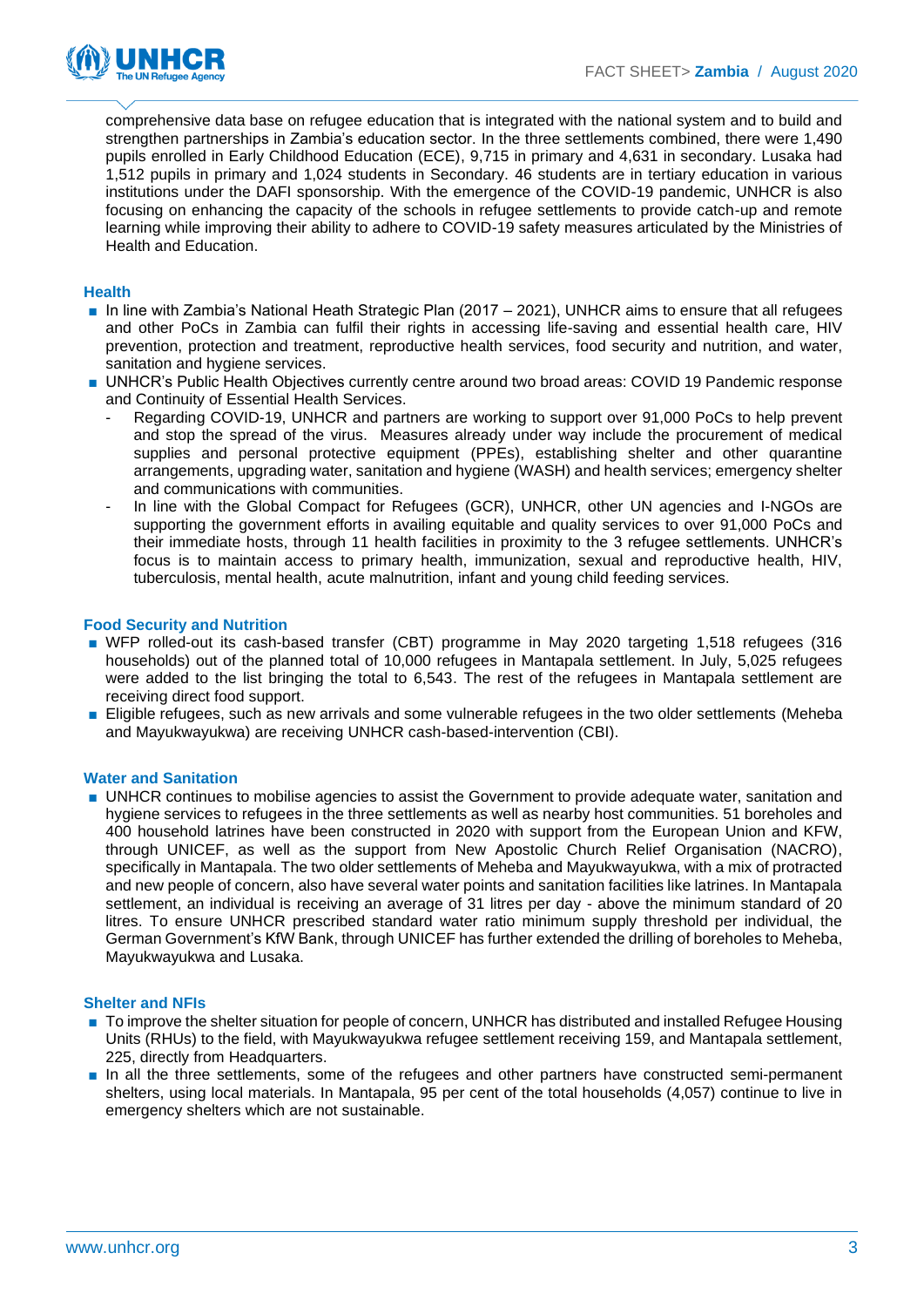

### **Camp Coordination and Camp Management**

■ Zambia has since 2018 adopted the mainstreaming approach when dealing with refugee-related matters. The approach requires that all the line ministries (including Agriculture, Health, Education and Community Development and Social Services), among others, operating in the three refugee settlements and urban areas providing services to refugees, collaborate with COR, as the office mandated to coordinate refugee matters under the 2017 Refugee Act and an umbrella interlocutor for UNHCR. This measure is in line with and reinforces Government's shift from sectoral to multi-sectoral and outcome-based programming as embedded in the 7th National Development Plan. The approach is also in line with the Zambia-United Nations Sustainable Development Partnership Framework, which governs how the United Nations in Zambia aligns with and supports the Zambian Government in delivering development, and aligns with the Comprehensive Refugee Response Framework, as embedded in the Global Compact on Refugees.

#### **Access to Energy**

■ All the three refugee settlements in Zambia remain unconnected to the national grid and are energy poor. The operation is taking steps to scale-up capacity with the view to improving access to energy for persons of concern. This includes engaging a deployee to both provide technical advice and help design new projects and proposals to address critical gaps in the sector.

#### **Community Empowerment and Self-Reliance**

- $\Box$  49 per cent of the refugee population is within the economically active age group (18 59). UNHCR and partners have targeted up to 4,000 beneficiaries directly (16,000 indirectly) with livelihoods support, an increase compared to those supported in 2019. Across all the hosting locations – urban areas and the three refugee settlements – refugees and members of the immediate hosting community are being supported to enhance access to physical, human, social and financial capital through agricultural, financial inclusion (village banking, linkage to formal financial institutions), business training and capital, vocational skills training and apprenticeship support interventions. To ensure livelihoods are available to PoCs, UNHCR is partnering and collaborating with key Government line Ministries, UN agencies, operational and implementing partners like CCR. Through a market value chain-based approach, UNHCR is also partnering with private sector entities to enhance inclusion of refugees into existing market systems.
- Some of the achievements so far in 2020 include skills development. Some 20 youths graduated with certificates following completion of vocational training in several National Trade Training centres. Through complementary funding by project partner - CCR, a further 75 youths (both refugees and host on 50-50 ratio) reported and are continuing with training at various trade schools in the country. With the support and complementary funds from the Czech Government, CCR is also completing construction works of a technology and design workshop in the Mantapala settlement. The workshop will enable facilitation of shortterm practical and marketable skills trainings to the many youths in Mantapala. This complements the Education curriculum aimed at providing technical training pathway.
- Through partnership with Jewel of Africa, a private company, five youths in Lusaka, completed an apprenticeship program, with three further engaged on long-term contract basis. Following the successful pilot engagement, a mapping exercise of artisanal skills amongst refugees in Lusaka has been conducted. The mapping sets to identify the pre-existing artisanal skills that would be necessary for the introduction and promotion of the UNHCR MADE 51 model in Zambia.
- UNHCR is facilitating rice value chain development in Meheba through value addition. To this end, a mini rice processing machine has been procured by UNHCR, through CCR, and installed in Meheba settlement. 100 PoCs households are currently receiving support.
- Through collaboration with Bee Sweet Honey Limited and Forest Fruit Limited, key processed honey market actors, UNHCR is facilitating development and up-scaling of beekeeping and honey production in Mantapala and Meheba settlements. Through this agro-forestry venture, 300 PoCs will have access to alternative livelihoods and income sources.
- To determine the measurable impact of COVID-19 on the livelihoods of refugees and hosting populations, in June 2020, UNHCR facilitated and co-ordinated a multi-stakeholder rapid assessment. The findings show that at least 70 per cent of the population has been negatively affected. 83 per cent of the respondents voiced the need for support to enable them to recover their lost businesses, jobs and engagement in farming. Refugees have requested for financial assistance to meet basic needs, re-start and boost business and purchase agricultural inputs. UNHCR, through partners, supported and engaged at least 125 skilled refugee tailors to produce 65,000 non-medical re-usable face masks, distributed to refugees and host community members. A one-off COVID-19 related CBI was distributed to all eligible refugees.